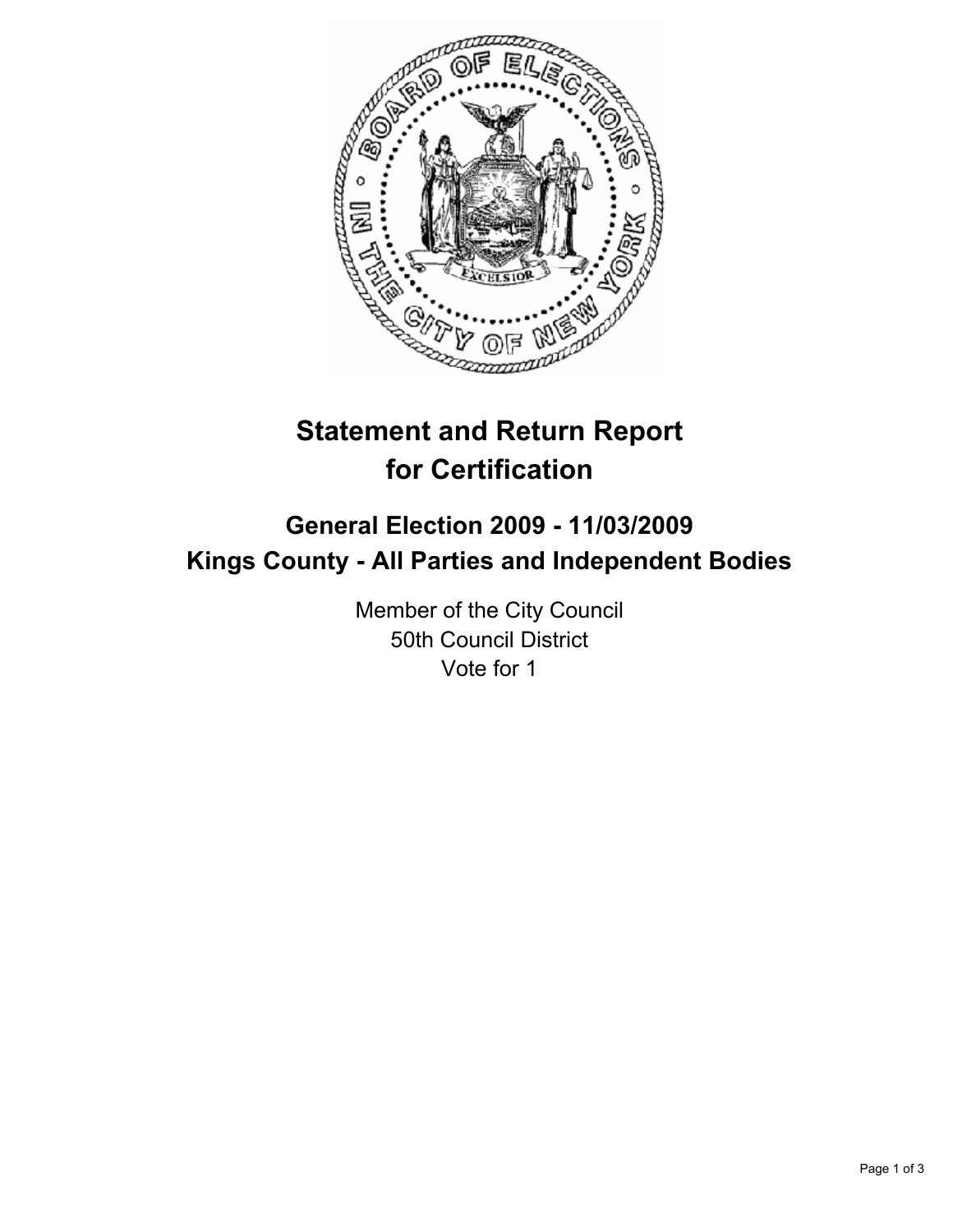

### **Assembly District 46**

| <b>PUBLIC COUNTER</b>           | 133 |
|---------------------------------|-----|
| <b>EMERGENCY</b>                | 0   |
| ABSENTEE/MILITARY               | 16  |
| AFFIDAVIT                       | 3   |
| <b>Total Ballots</b>            | 152 |
| JAMES M POCCHIA (DEMOCRATIC)    | 45  |
| JAMES S ODDO (REPUBLICAN)       | 72  |
| JAMES S ODDO (INDEPENDENCE)     | 4   |
| JAMES S ODDO (CONSERVATIVE)     |     |
| JAMES S ODDO (WORKING FAMILIES) |     |
| <b>Total Votes</b>              | 129 |
| Unrecorded                      | 23  |

#### **Assembly District 49**

| <b>PUBLIC COUNTER</b>           | 1,182 |
|---------------------------------|-------|
| <b>EMERGENCY</b>                | 0     |
| ABSENTEE/MILITARY               | 25    |
| AFFIDAVIT                       | 13    |
| <b>Total Ballots</b>            | 1,220 |
| JAMES M POCCHIA (DEMOCRATIC)    | 381   |
| JAMES S ODDO (REPUBLICAN)       | 444   |
| JAMES S ODDO (INDEPENDENCE)     | 33    |
| JAMES S ODDO (CONSERVATIVE)     | 48    |
| JAMES S ODDO (WORKING FAMILIES) | 22    |
| NINA R GOSS (WRITE-IN)          | 1     |
| <b>Total Votes</b>              | 929   |
| Unrecorded                      | 291   |